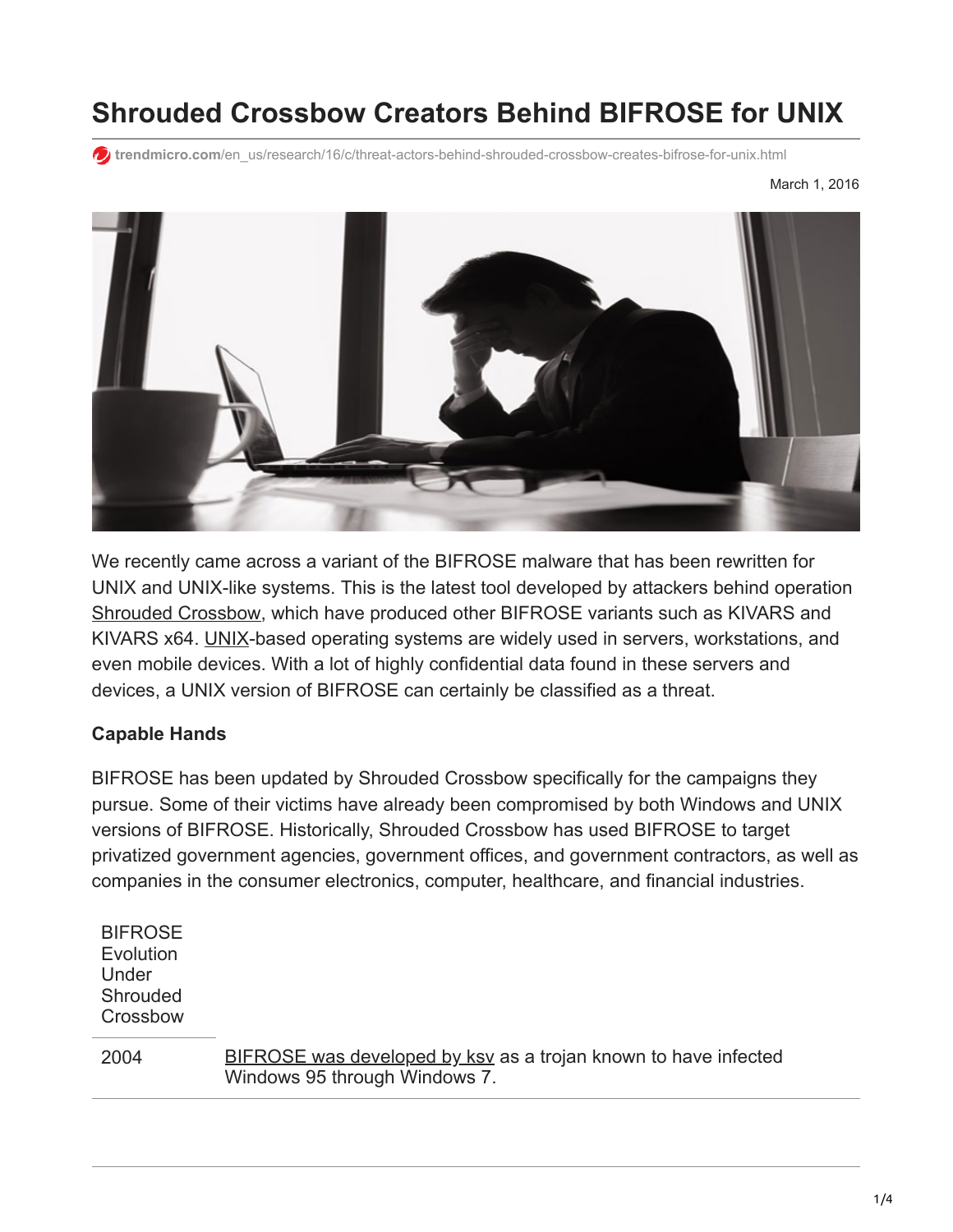| 2010 | Shrouded Crossbow developed KIVARS 2010 – Dropped by malware<br>detected as TROJ FAKEWORD.A (SHA1<br>218be0da023e7798d323e19e950174f53860da15) and only affects 32-bit<br>systems Only encrypts the "MZ" magic byte for the backdoor payload |
|------|----------------------------------------------------------------------------------------------------------------------------------------------------------------------------------------------------------------------------------------------|
| 2013 | Shrouded Crossbow developed KIVARS x64 Can work in 32-bit and 64-bit<br>environments Payload is now encrypted using the modified RC4                                                                                                         |
| 2014 | Shrouded Crossbow developed UNIX BIFROSE                                                                                                                                                                                                     |

### **UNIX BIFROSE**

UNIX BIFROSE was created after the Shrouded Crossbow rewrote BIFROSE and compiled it into an Executable and Link Format (ELF) which is a standard executable file for UNIX and UNIX-like systems. Its code is completely changed compared to the Windows version, but still having almost the same protocol and command-and-control (C&C) commands. Both Windows and UNIX versions can communicate with the original Bifrost C&C server. One big difference between the Windows and UNIX version is that UNIX BIFROSE has less backdoor functions compared to the original BIFROSE.

# **PHONE HOME PACKETS FOR UNIX AND WINDOWS**

### UNIX

<victim IP>|unix|<hostname>|<username>|5.0.0.0|0|1|1|0|575|0|0|0|0|None|||||

### Windows

<victim IP>|default\_zz|<hostname>| <username>|2.0.0a||1|-1|0|2600|1|1|0|0|982bc1da|C:\Documents and Settings\Administrator\Recent|C:\Documents and Settings\Administrator\Desktop|C:\Documents and Settings\Administrator\My Documents|US|00000409|

In the phone home packet, BIFROSE will register with a default assigned name on C&C. The default name for the Windows version of BIFROSE is *default\_zz*, whereas for UNIX, the default name is *unix*. The attacker can easily change these names at a later time. The initial malware installed will be 2.0.0a for Windows, and 5.0.0.0. for UNIX. The Windows version, once connected to the c&c server, will contain the disk serial number, locale, and keyboard layout that identifies the victims and helps the attackers manage the tools needed for the attack. The However, the previously mentioned information will not be available for the UNIX version.

UNIX BIFROSE also provides a "create remote shell" which is perfect for skilled attackers who are familiar with the UNIX system.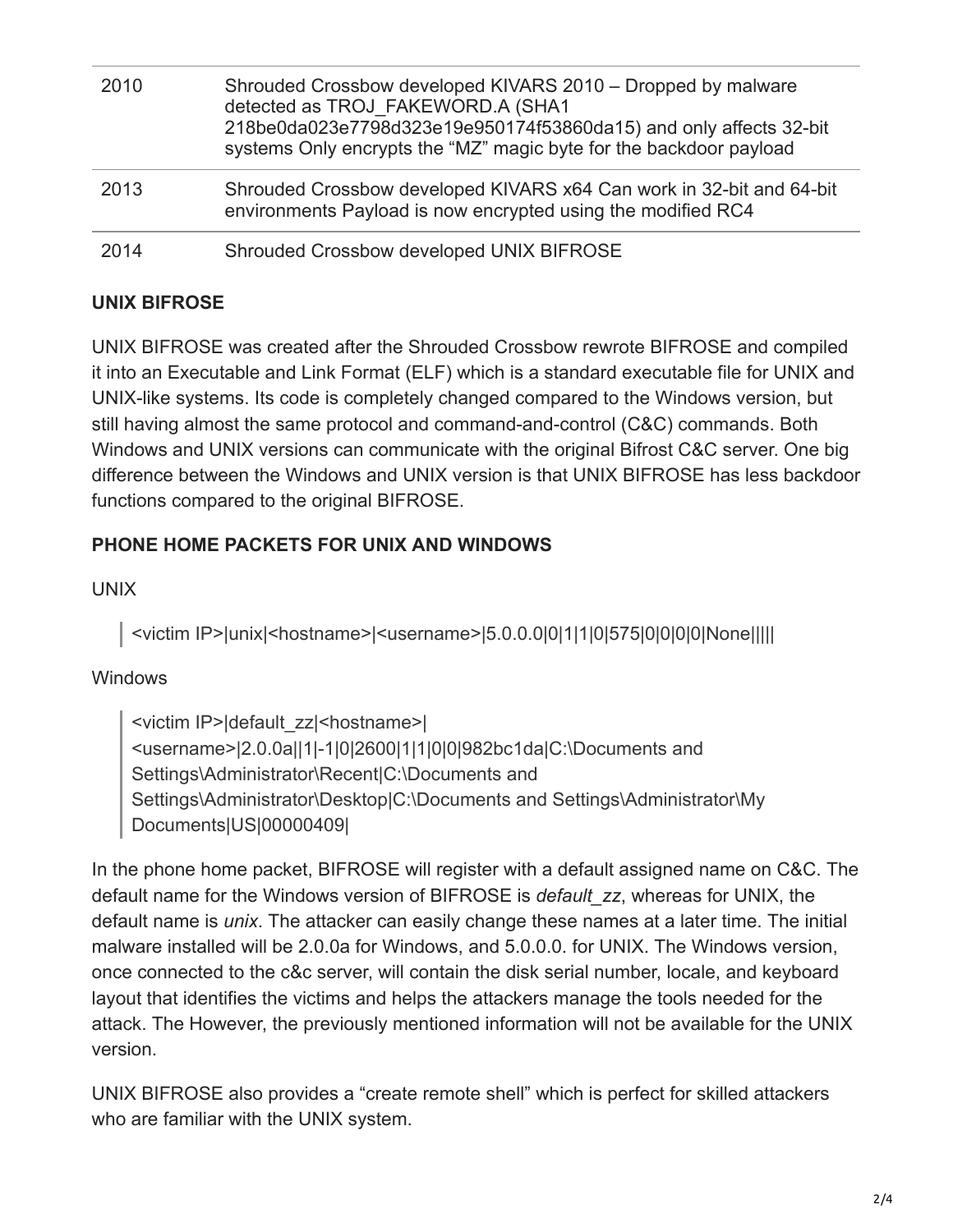| Assigned Name         | P                                                                                                                                                                                          | Computer/User Name | Version C E |         | kte                 | Ping Active Window       |
|-----------------------|--------------------------------------------------------------------------------------------------------------------------------------------------------------------------------------------|--------------------|-------------|---------|---------------------|--------------------------|
| unix_None             | 192.168.52.129/192.168.52.129                                                                                                                                                              | uburtuN.LL         | 5.0.0.0     | $x - x$ | $\ddot{\mathbf{0}}$ | 0 DOMHOUS D-91"DOF"010ES |
|                       | Remote Shell - unix_None 192.168.52.129/192.16                                                                                                                                             |                    |             |         |                     |                          |
| Options Builder About | \$ pwd<br>$\frac{1}{5}$ ls<br>boot<br>cdrom<br>dev<br>etc<br>home<br>initid img<br>lЪ.<br>IbE4<br>lost+found<br>media<br>lewi<br>loot<br>proc<br>npot<br>nun<br>sbin<br>try.<br>sys<br>tmp |                    |             |         |                     |                          |

*Figure 1. "create remote shell" command for UNIX BIFROSE*

## **Malware Crossing Platforms**

After testing the UNIX BIFROSE version, we figured out that it has no problem communicating with the BIFROSE server console used by the original BIFROSE (the Windows version). Our research indicates that a network can be infected by both Windows and UNIX versions of the malware. This ensures that regardless of OS used by the victim, the threat actor is ready and able to capture and communicate with any server.

With BIFROSE used as a component for recent targeted attacks, we studied the new variant to see its strength in a sustained attack. UNIX BIFROSE can be used in the lateral movement phase of a targeted attack. It can be deployed to control a Linux server in the victim's network. It can also find other vulnerable Linux units which it can infect to sustain the attack further.

While half of the threat of UNIX BIFROSE falls on its capabilities, the other half falls on Shrouded Crossbow's capability to create tools such as updated versions of BIFROSE.

As far as which platform BIFROSE will move to next, it will not be a matter of time. Instead, it will be a matter of need. If Shrouded Crossbow needs BIFROSE for iOS or Android, it is possible, even if they have to rewrite the code. And looking at how they were able to create UNIX BIFROSE, an OS X version may not be far off.

### **Implications on Enterprises**

Upon the first signs of abnormal activities, such as those seen through network and mail logs, IT admins must be prepared and quick to respond. As we've mentioned in our past post, [7 Places to Check for Signs of a Targeted Attack in Your Network,](http://blog.trendmicro.com/trendlabs-security-intelligence/7-places-to-check-for-signs-of-a-targeted-attack-in-your-network/) network activities such as logins and emails during "abnormal" times need to be checked.